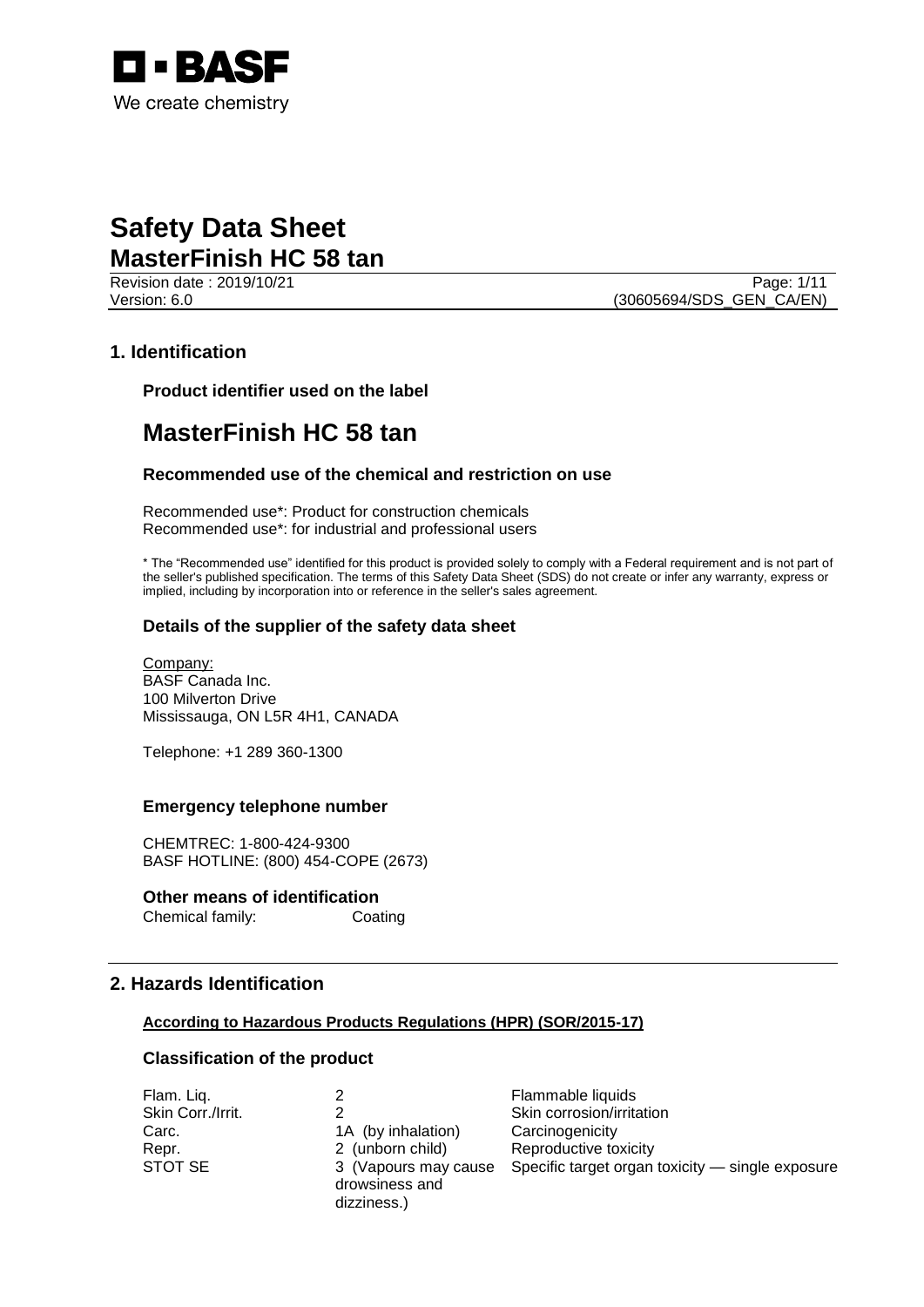| Revision date: 2019/10/21<br>Version: 6.0      |                                                          | Page: 2/11<br>(30605694/SDS_GEN_CA/EN)                                                         |
|------------------------------------------------|----------------------------------------------------------|------------------------------------------------------------------------------------------------|
| <b>STOT RE</b>                                 | 2                                                        | Specific target organ toxicity - repeated<br>exposure                                          |
| <b>Aquatic Acute</b><br><b>Aquatic Chronic</b> | $\overline{\mathbf{c}}$<br>3                             | Hazardous to the aquatic environment - acute<br>Hazardous to the aquatic environment - chronic |
| <b>Label elements</b>                          |                                                          |                                                                                                |
| Pictogram:                                     |                                                          |                                                                                                |
| Signal Word:<br>Danger                         |                                                          |                                                                                                |
| <b>Hazard Statement:</b>                       |                                                          |                                                                                                |
| H <sub>225</sub>                               | Highly flammable liquid and vapour.                      |                                                                                                |
| H315                                           | Causes skin irritation.                                  |                                                                                                |
| H336                                           | May cause drowsiness or dizziness.                       |                                                                                                |
| H361                                           | Suspected of damaging the unborn child.                  |                                                                                                |
| H350                                           | May cause cancer by inhalation.                          |                                                                                                |
| H373                                           |                                                          | May cause damage to organs (Central nervous system) through                                    |
|                                                | prolonged or repeated exposure.                          |                                                                                                |
| H412                                           | Harmful to aquatic life with long lasting effects.       |                                                                                                |
| H401                                           | Toxic to aquatic life.                                   |                                                                                                |
|                                                |                                                          |                                                                                                |
| Precautionary Statements (Prevention):         |                                                          |                                                                                                |
| P280                                           |                                                          | Wear protective gloves/protective clothing/eye protection/face                                 |
|                                                | protection.                                              |                                                                                                |
| P210                                           |                                                          | Keep away from heat, hot surfaces, sparks, open flames and other                               |
|                                                | ignition sources. No smoking.                            |                                                                                                |
| P <sub>201</sub>                               | Obtain special instructions before use.                  |                                                                                                |
| P271                                           | Use only outdoors or in a well-ventilated area.          |                                                                                                |
| P243                                           | Take action to prevent static discharges.                |                                                                                                |
| P273                                           | Avoid release to the environment.                        |                                                                                                |
| P202                                           |                                                          | Do not handle until all safety precautions have been read and                                  |
|                                                | understood.                                              |                                                                                                |
| P <sub>260</sub>                               | Do not breathe dust/gas/mist/vapours.                    |                                                                                                |
| P241                                           |                                                          | Use explosion-proof electrical/ventilating/lighting/equipment.                                 |
| P240                                           | Ground and bond container and receiving equipment.       |                                                                                                |
| P242                                           | Use only non-sparking tools.                             |                                                                                                |
| P264                                           |                                                          | Wash with plenty of water and soap thoroughly after handling.                                  |
| Precautionary Statements (Response):           |                                                          |                                                                                                |
| $P308 + P311$                                  |                                                          | IF exposed or concerned: Call a POISON CENTER or doctor/physician.                             |
| P303 + P361 + P353                             | Rinse skin with water/shower.                            | IF ON SKIN (or hair): Take off immediately all contaminated clothing.                          |
| P314                                           | Get medical advice/attention if you feel unwell.         |                                                                                                |
| $P304 + P340$                                  | breathing.                                               | IF INHALED: Remove person to fresh air and keep comfortable for                                |
| P332 + P313                                    | If skin irritation occurs: Get medical advice/attention. |                                                                                                |
| P370 + P378                                    | extinction.                                              | In case of fire: Use water spray, dry powder, foam or carbon dioxide for                       |
| $P362 + P364$                                  |                                                          | Take off contaminated clothing and wash it before reuse.                                       |

Precautionary Statements (Storage):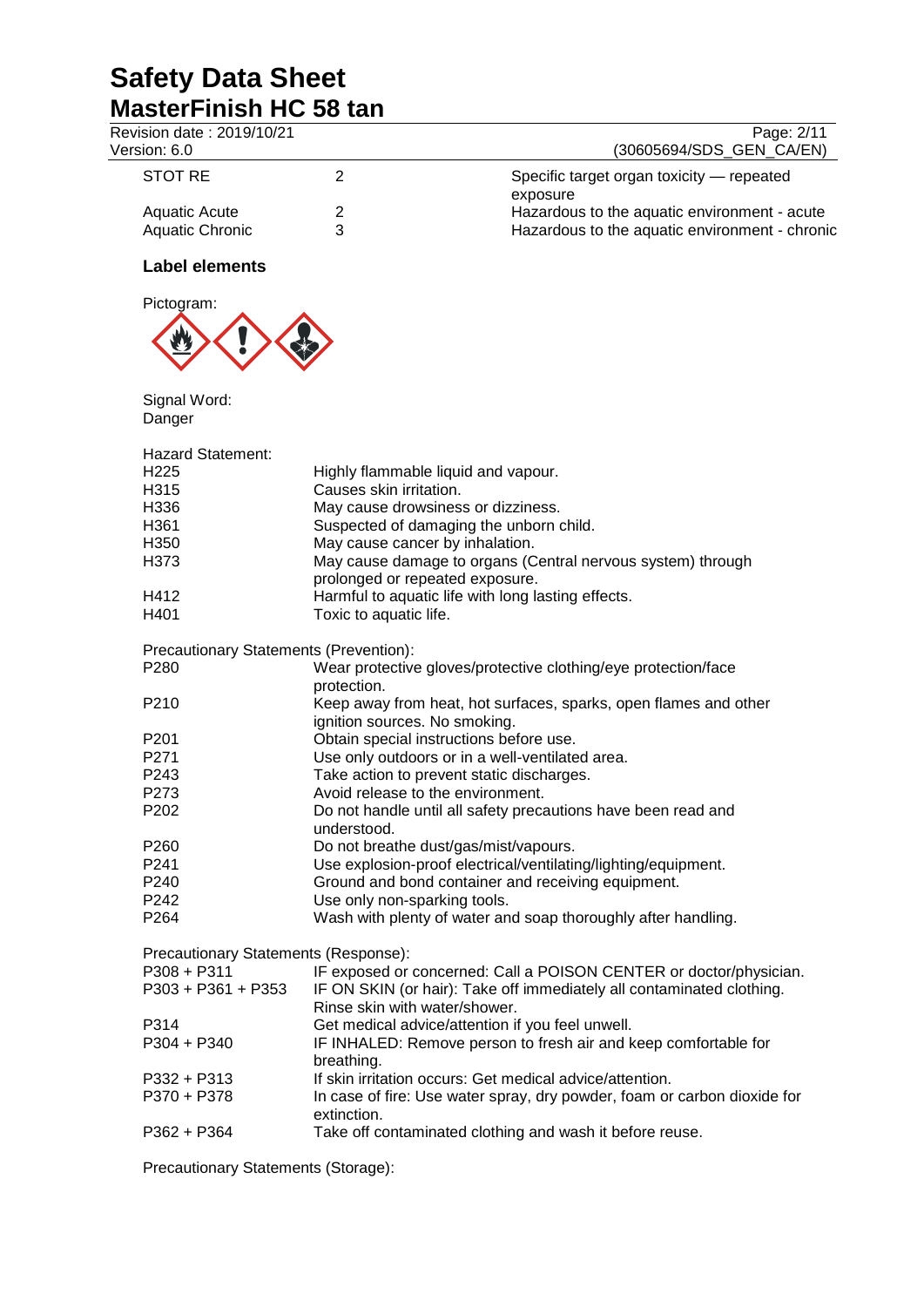| Revision date: 2019/10/21<br>Version: 6.0                |                                                                                                    | Page: 3/11<br>(30605694/SDS_GEN_CA/EN) |
|----------------------------------------------------------|----------------------------------------------------------------------------------------------------|----------------------------------------|
| P233<br>$P403 + P235$<br>P405                            | Keep container tightly closed.<br>Store in a well-ventilated place. Keep cool.<br>Store locked up. |                                        |
| Precautionary Statements (Disposal):<br>P <sub>501</sub> | Dispose of contents/container to hazardous or special waste collection<br>point.                   |                                        |

### **Hazards not otherwise classified**

If applicable information is provided in this section on other hazards which do not result in classification but which may contribute to the overall hazards of the substance or mixture.

# **3. Composition / Information on Ingredients**

#### **According to Hazardous Products Regulations (HPR) (SOR/2015-17)**

| <b>CAS Number</b> | Weight %             | <b>Chemical name</b> |
|-------------------|----------------------|----------------------|
| 108-88-3          | $>= 50.0 - < 75.0\%$ | Toluene              |
| 14807-96-6        | $>= 5.0 - < 15.0\%$  | talc                 |
| 67-63-0           | $>= 5.0 - < 7.0\%$   | 2-Propanol           |
| $57 - 50 - 1$     | $>= 1.0 - 5.0\%$     | Sucrose              |
| 13463-67-7        | $>= 1.0 - < 3.0\%$   | Titanium dioxide     |
| 112945-52-5       | $>= 1.0 - < 3.0\%$   | Silica               |
| 7631-86-9         | $>= 1.0 - < 3.0\%$   | Silicon dioxide      |
| 14808-60-7        | $>= 0.0 - 0.3\%$     | crystalline silica   |

### **4. First-Aid Measures**

### **Description of first aid measures**

#### **General advice:**

First aid personnel should pay attention to their own safety. Immediately remove contaminated clothing.

#### **If inhaled:**

If difficulties occur after vapour/aerosol has been inhaled, remove to fresh air and seek medical attention.

#### **If on skin:**

After contact with skin, wash immediately with plenty of water and soap. Under no circumstances should organic solvent be used. If irritation develops, seek medical attention.

#### **If in eyes:**

Wash affected eyes for at least 15 minutes under running water with eyelids held open, consult an eye specialist.

#### **If swallowed:**

Immediately rinse mouth and then drink 200-300 ml of water, seek medical attention. Do not induce vomiting.

### **Most important symptoms and effects, both acute and delayed**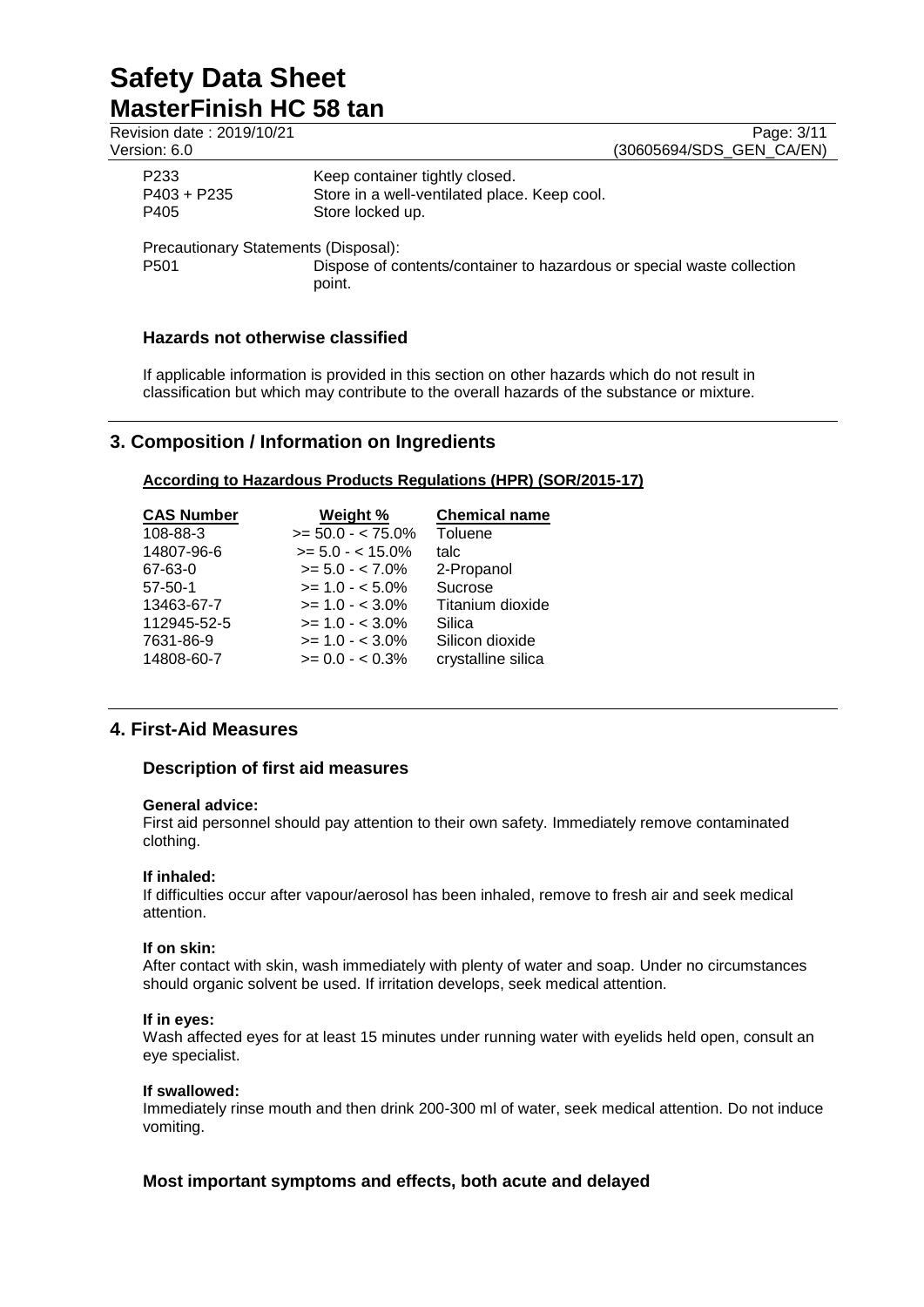Revision date : 2019/10/21 Page: 4/11<br>Version: 6.0 (30605694/SDS GEN CA/EN) (30605694/SDS\_GEN\_CA/EN)

Symptoms: Additional information on symptoms and effects may be included in the GHS labeling phrases available in Section 2 and in the Toxicological assessments available in Section 11. Hazards: No applicable information available.

### **Indication of any immediate medical attention and special treatment needed**

Note to physician<br>Treatment:

Treat according to symptoms (decontamination, vital functions), no known specific antidote.

# **5. Fire-Fighting Measures**

### **Extinguishing media**

Suitable extinguishing media: foam, water spray, dry powder, carbon dioxide

Unsuitable extinguishing media for safety reasons: water jet

### **Special hazards arising from the substance or mixture**

Hazards during fire-fighting: harmful vapours, nitrogen oxides, fumes/smoke, carbon black, carbon oxides See SDS section 10 - Stability and reactivity.

### **Advice for fire-fighters**

Protective equipment for fire-fighting: Wear a self-contained breathing apparatus.

### **Further information:**

The degree of risk is governed by the burning substance and the fire conditions. If exposed to fire, keep containers cool by spraying with water. Collect contaminated extinguishing water separately, do not allow to reach sewage or effluent systems. Contaminated extinguishing water must be disposed of in accordance with official regulations.

### **6. Accidental release measures**

### **Personal precautions, protective equipment and emergency procedures**

Do not breathe vapour/aerosol/spray mists. Wear eye/face protection. If exposed to high vapour concentration, leave area immediately. Use personal protective clothing. Handle in accordance with good building materials hygiene and safety practice.

### **Environmental precautions**

Contain contaminated water/firefighting water. Do not discharge into drains/surface waters/groundwater.

### **Methods and material for containment and cleaning up**

For small amounts: Pick up with inert absorbent material (e.g. sand, earth etc.). Dispose of contaminated material as prescribed. For large amounts: Pump off product.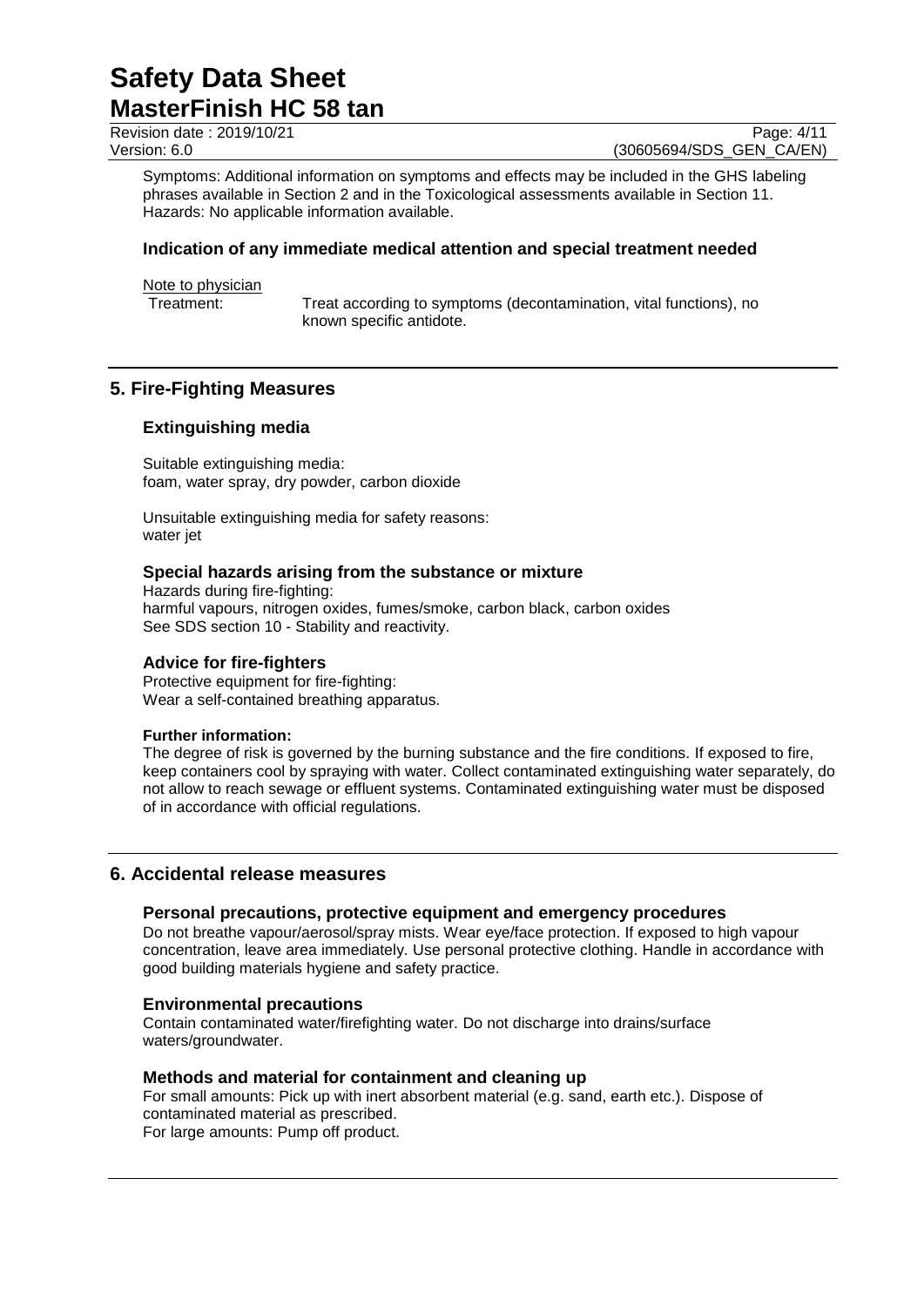Revision date : 2019/10/21 Page: 5/11<br>Version: 6.0 (30605694/SDS GEN CA/EN) (30605694/SDS\_GEN\_CA/EN)

# **7. Handling and Storage**

#### **Precautions for safe handling**

Avoid aerosol formation. Avoid inhalation of mists/vapours. Avoid skin contact. No special measures necessary provided product is used correctly.

Protection against fire and explosion: Product is not explosive.

### **Conditions for safe storage, including any incompatibilities**

Observe VCI storage rules.

Further information on storage conditions: Keep only in the original container in a cool, dry, wellventilated place away from ignition sources, heat or flame. Protect from direct sunlight. Protect from temperatures below: 0 °C

The packed product must be protected from temperatures below the indicated one.

### **8. Exposure Controls/Personal Protection**

| Sucrose          | OSHA PEL         | PEL 15 mg/m3 Total dust; PEL 5 mg/m3<br>Respirable fraction; TWA value 15 mg/m3<br>Total dust; TWA value 5 mg/m3 Respirable<br>fraction ;                                                                                                                                             |
|------------------|------------------|---------------------------------------------------------------------------------------------------------------------------------------------------------------------------------------------------------------------------------------------------------------------------------------|
|                  | <b>ACGIH TLV</b> | TWA value 10 mg/m3 ;                                                                                                                                                                                                                                                                  |
| 2-Propanol       | <b>OSHA PEL</b>  | PEL 400 ppm 980 mg/m3 ; STEL value 500<br>ppm 1,225 mg/m3; TWA value 400 ppm 980<br>$mg/m3$ ;                                                                                                                                                                                         |
|                  | <b>ACGIH TLV</b> | STEL value 400 ppm; TWA value 200 ppm;                                                                                                                                                                                                                                                |
| Toluene          | <b>OSHA PEL</b>  | TWA value 100 ppm 375 mg/m3; STEL value<br>150 ppm 560 mg/m3; max. conc. 500 ppm;<br>CLV 300 ppm; TWA value 200 ppm;                                                                                                                                                                  |
|                  | <b>ACGIH TLV</b> | TWA value 20 ppm;                                                                                                                                                                                                                                                                     |
| Silicon dioxide  | <b>OSHA PEL</b>  | TWA value 6 mg/m3; TWA value 20 millions of<br>particles per cubic foot of air; TWA value 0.8<br>$mg/m3$ ;<br>The exposure limit is calculated from the<br>equation, 80mg/m3)/(%SiO2), using a value of<br>100% SiO2. Lower percentages of SiO2 will yield<br>higher exposure limits. |
| Titanium dioxide | <b>OSHA PEL</b>  | PEL 15 mg/m3 Total dust; TWA value 10                                                                                                                                                                                                                                                 |
|                  | <b>ACGIH TLV</b> | mg/m3 Total dust;<br>TWA value 10 mg/m3;                                                                                                                                                                                                                                              |
| talc             | <b>ACGIH TLV</b> | TWA value 2 mg/m3 Respirable fraction;<br>The value is for particulate matter containing no<br>asbestos and <1% crystalline silica.                                                                                                                                                   |

# **Components with occupational exposure limits**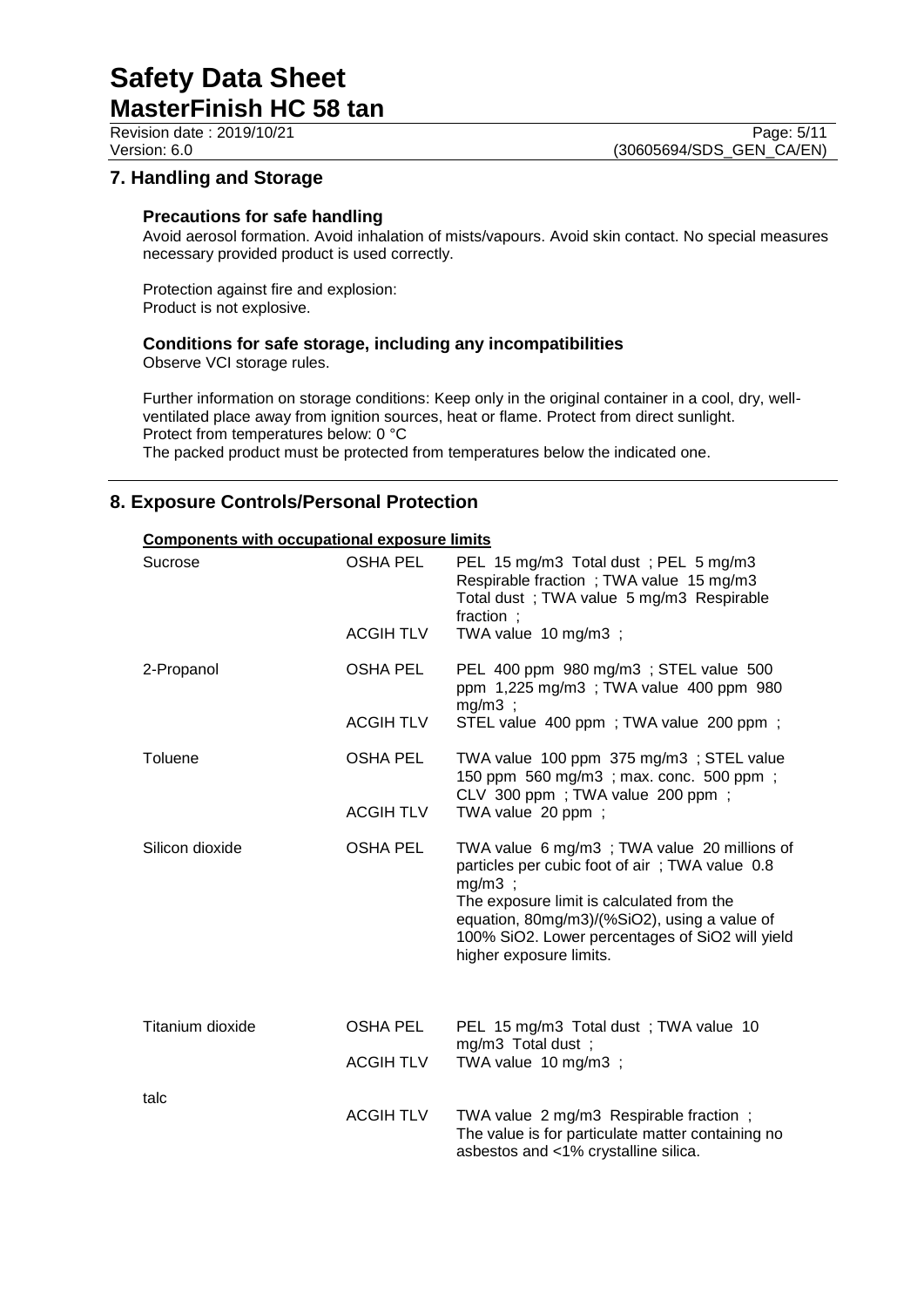# **Safety Data Sheet MasterFinish HC 58 tan**<br>Revision date : 2019/10/21

| Revision date: 2019/10/21<br>Version: 6.0 |                  | Page: 6/11<br>(30605694/SDS GEN CA/EN)                                                                                                                                                                                                                                     |
|-------------------------------------------|------------------|----------------------------------------------------------------------------------------------------------------------------------------------------------------------------------------------------------------------------------------------------------------------------|
| crystalline silica                        | <b>OSHA PEL</b>  | TWA value 0.05 mg/m3 (Respirable dust);<br>OSHA Action level 0.025 mg/m3 (Respirable<br>dust);                                                                                                                                                                             |
|                                           | <b>ACGIH TLV</b> | TWA value 0.025 mg/m3 Respirable fraction;                                                                                                                                                                                                                                 |
| Silica                                    | <b>OSHA PEL</b>  | TWA value $0.8 \text{ mg/m3}$ ;<br>The exposure limit is calculated from the<br>equation, 80mg/m3)/(%SiO2), using a value of<br>100% SiO2. Lower percentages of SiO2 will yield<br>higher exposure limits.<br>TWA value 20 millions of particles per cubic foot<br>of air: |

#### **Advice on system design:**

No applicable information available.

#### **Personal protective equipment**

#### **Respiratory protection:**

When workers are facing concentrations above the occupational exposure limits they must use appropriate certified respirators.

#### **Hand protection:**

Wear chemical resistant protective gloves., Manufacturer's directions for use should be observed because of great diversity of types.

#### **Eye protection:**

Tightly fitting safety goggles (chemical goggles).

#### **Body protection:**

Body protection must be chosen based on level of activity and exposure.

#### **General safety and hygiene measures:**

Do not inhale gases/vapours/aerosols. Avoid contact with the skin, eyes and clothing. Avoid exposure - obtain special instructions before use. Handle in accordance with good building materials hygiene and safety practice. Wearing of closed work clothing is recommended. When using, do not eat, drink or smoke. Hands and/or face should be washed before breaks and at the end of the shift. At the end of the shift the skin should be cleaned and skin-care agents applied. Gloves must be inspected regularly and prior to each use. Replace if necessary (e.g. pinhole leaks).

### **9. Physical and Chemical Properties**

| Form:                  | liquid                               |                     |
|------------------------|--------------------------------------|---------------------|
| Odour:                 | of toluene                           |                     |
| Odour threshold:       | No applicable information available. |                     |
| Colour:                | tan                                  |                     |
| pH value:              | not applicable                       |                     |
| Melting point:         | No applicable information available. |                     |
| Boiling point:         | 80 °C                                |                     |
| Sublimation point:     | No applicable information available. |                     |
| Flash point:           | 4 °C                                 |                     |
| Flammability:          | Highly flammable.                    | (derived from flash |
|                        |                                      | point)              |
| Lower explosion limit: | 1.2 %(V)                             |                     |
| Upper explosion limit: | 12.7 %(V)                            |                     |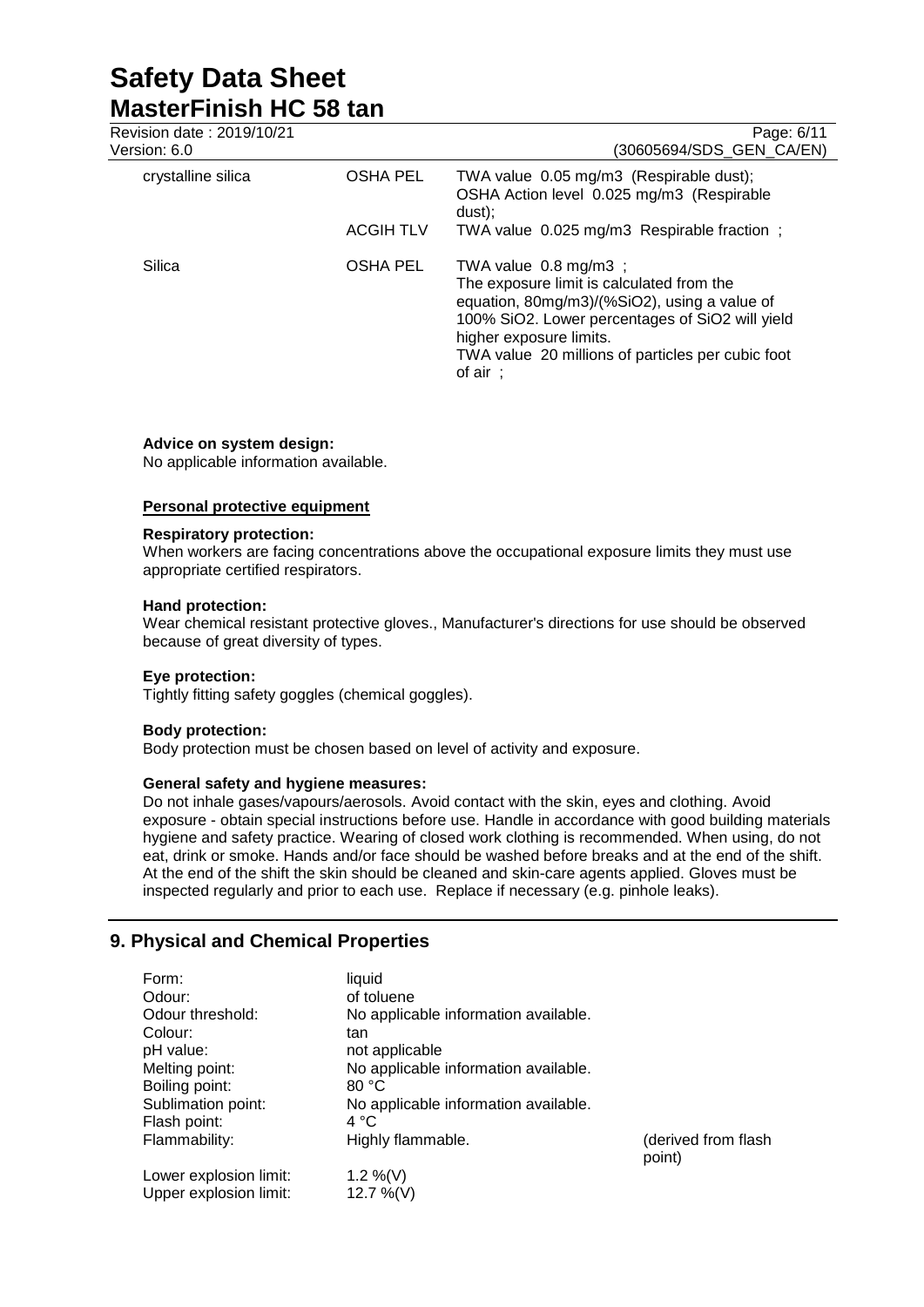Revision date : 2019/10/21 Page: 7/11<br>Version: 6.0 (30605694/SDS GEN CA/EN) (30605694/SDS\_GEN\_CA/EN) Autoignition: Study does not need to be conducted. Vapour pressure: The product has not been tested. Density: approx. 1.0 g/cm3  $(20 °C)$ Relative density: No applicable information available.<br>Vapour density: Heavier than air. Heavier than air. Partitioning coefficient noctanol/water (log Pow):<br>Thermal decomposition: not applicable No decomposition if stored and handled as prescribed/indicated. Viscosity, dynamic: No applicable information available. Viscosity, kinematic: 62 - 66 mm2/s<br>Solubility in water: insoluble Solubility in water: Solubility (quantitative): No applicable information available.<br>Solubility (qualitative): No applicable information available. No applicable information available. Evaporation rate: No applicable information available. Other Information: If necessary, information on other physical and chemical parameters is indicated in this section.

# **10. Stability and Reactivity**

#### **Reactivity**

No hazardous reactions if stored and handled as prescribed/indicated.

#### Oxidizing properties:

Based on its structural properties the product is not classified as oxidizing.

#### **Chemical stability**

The product is stable if stored and handled as prescribed/indicated.

#### **Possibility of hazardous reactions**

The product is stable if stored and handled as prescribed/indicated.

#### **Conditions to avoid**

See SDS section 7 - Handling and storage.

#### **Incompatible materials**

strong acids, strong bases, strong oxidizing agents, strong reducing agents

#### **Hazardous decomposition products**

Decomposition products: No hazardous decomposition products if stored and handled as prescribed/indicated.

Thermal decomposition: No decomposition if stored and handled as prescribed/indicated.

### **11. Toxicological information**

#### **Primary routes of exposure**

Routes of entry for solids and liquids are ingestion and inhalation, but may include eye or skin contact. Routes of entry for gases include inhalation and eye contact. Skin contact may be a route of entry for liquefied gases.

#### **Acute Toxicity/Effects**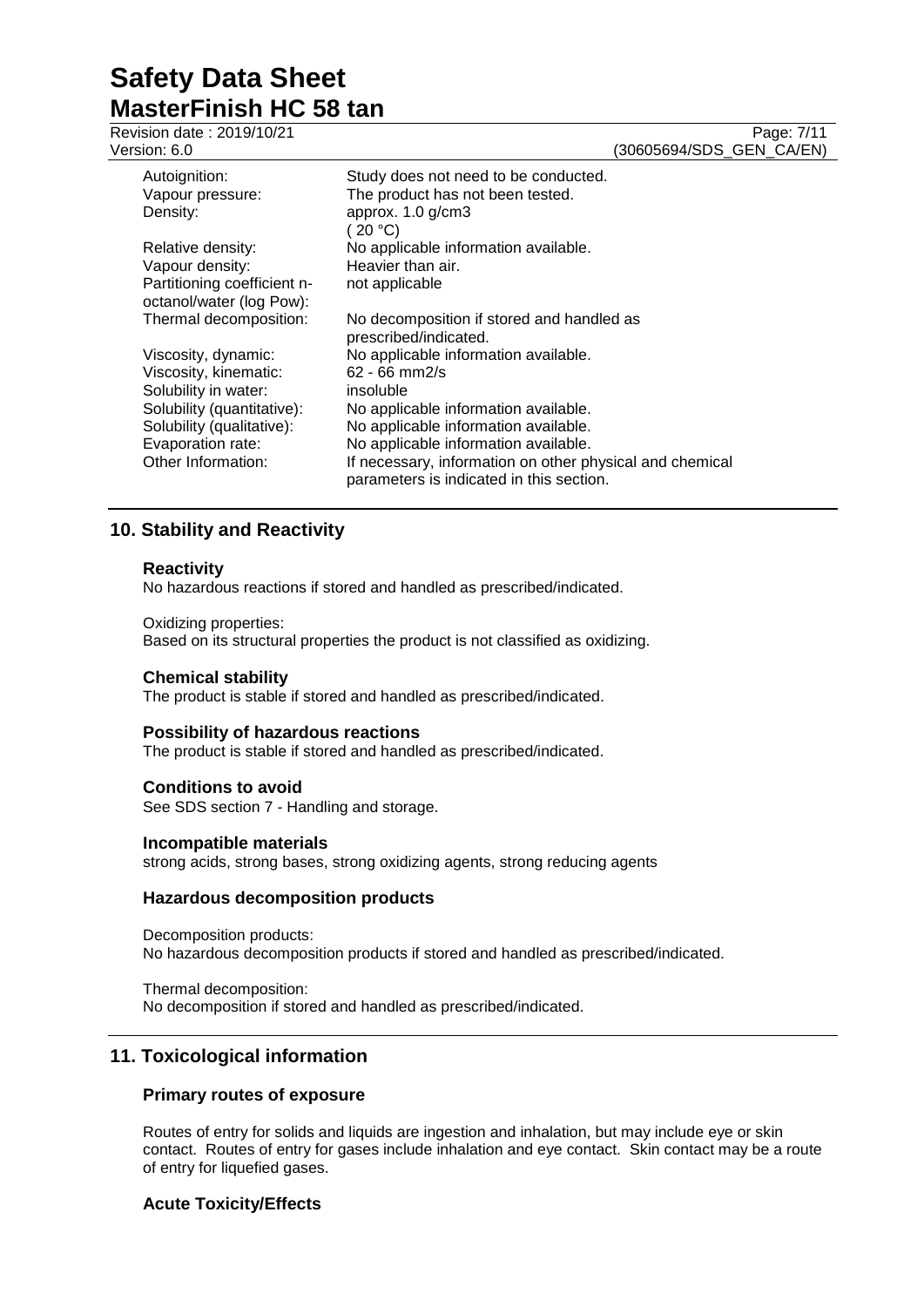#### Acute toxicity

Assessment of acute toxicity: Virtually nontoxic after a single ingestion. Based on available Data, the classification criteria are not met.

Oral

No applicable information available.

Inhalation No applicable information available.

Dermal No applicable information available.

Assessment other acute effects Assessment of STOT single: Possible narcotic effects (drowsiness or dizziness).

Irritation / corrosion Assessment of irritating effects: Skin contact causes irritation.

**Sensitization** Assessment of sensitization: Based on available Data, the classification criteria are not met.

Aspiration Hazard No aspiration hazard expected.

### **Chronic Toxicity/Effects**

Repeated dose toxicity Assessment of repeated dose toxicity: May cause central nervous system effects.

Genetic toxicity

Assessment of mutagenicity: The chemical structure does not suggest a specific alert for such an effect. Based on available Data, the classification criteria are not met.

**Carcinogenicity** 

Assessment of carcinogenicity: May cause cancer by inhalation.

#### *Information on: Titanium dioxide*

*Assessment of carcinogenicity: IARC (International Agency for Research on Cancer) has classified this substance as group 2B (The agent is possibly carcinogenic to humans). In long-term studies in rats in which the substance was given by inhalation, a carcinogenic effect was observed. Tumors were only observed in rats after chronic inhalative exposure to high concentrations which caused sustained lung inflammation. In long-term studies in rats and mice in which the substance was given by feed, a carcinogenic effect was not observed. Dermal exposure is not expected to be carcinogenic.*

#### *Information on: crystalline silica*

*Assessment of carcinogenicity: In long-term studies in rats and mice in which the substance was given by feed, a carcinogenic effect was not observed. In long-term animal studies in which the substance was given by inhalation in high doses, a carcinogenic effect was observed. The substance and its compounds in the form of respirable dusts/aerosolsis classified by the German MAK commision as a category 1 carcinogen (substances that cause cancer to humans). A carcinogenic effect cannot safely be ruled out. The inhalation uptake of the alveolar fraction of the fine dust may cause damage to the lungs. The International Agency for Research on Cancer (IARC) has classified this substance as a Group 1 (known) human carcinogen.*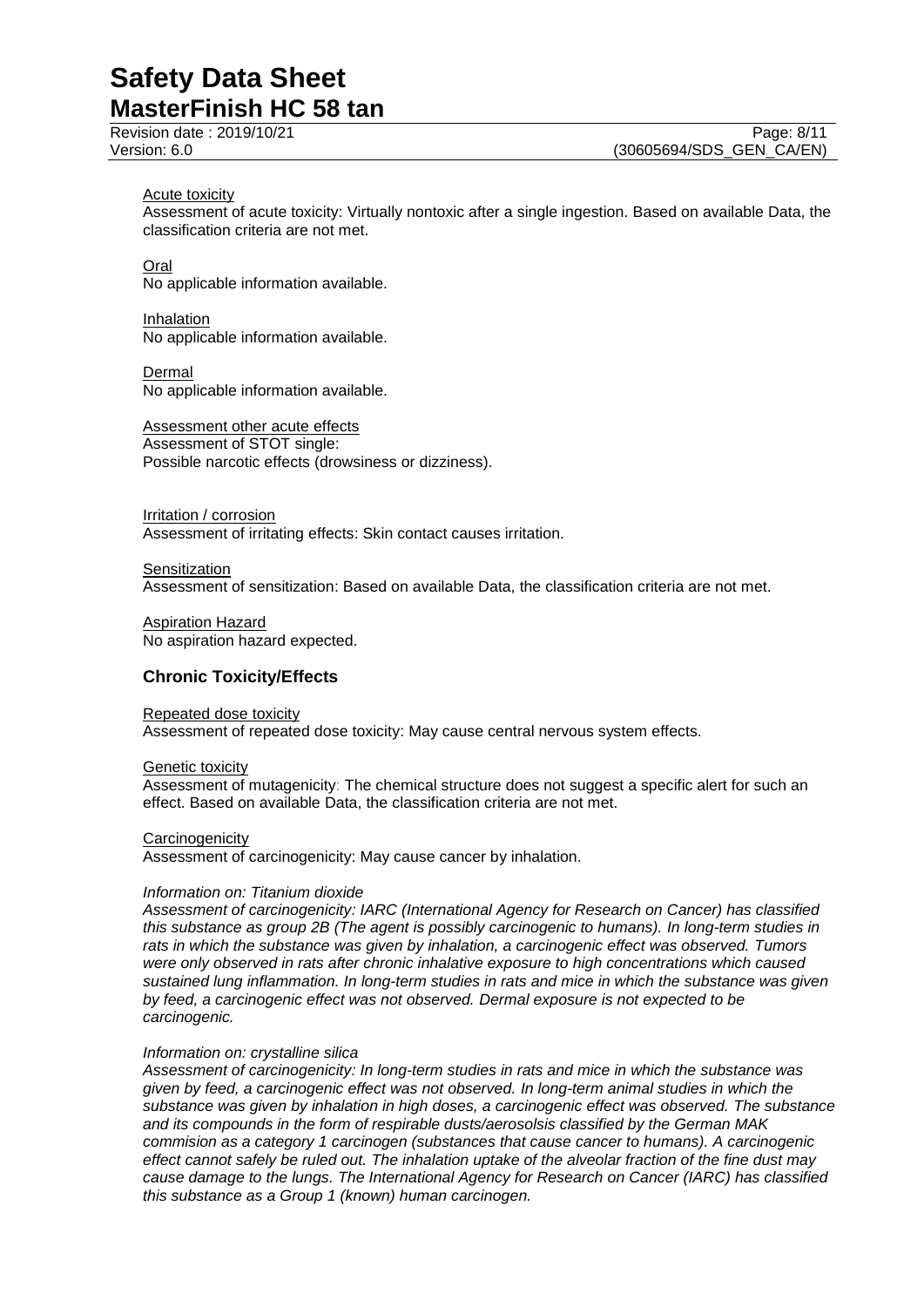Revision date : 2019/10/21 Page: 9/11<br>Version: 6.0 (30605694/SDS GEN CA/EN) (30605694/SDS\_GEN\_CA/EN)

*NTP listed carcinogen* ----------------------------------

#### Reproductive toxicity

Assessment of reproduction toxicity: The chemical structure does not suggest a specific alert for such an effect. Based on available Data, the classification criteria are not met.

#### **Teratogenicity**

Assessment of teratogenicity: May cause harm to the unborn child.

#### **Other Information**

Based on our experience and the information available, no adverse health effects are expected if handled as recommended with suitable precautions for designated uses. The product has not been tested. The statements on toxicology have been derived from the properties of the individual components.

#### **Symptoms of Exposure**

Additional information on symptoms and effects may be included in the GHS labeling phrases available in Section 2 and in the Toxicological assessments available in Section 11.

### **12. Ecological Information**

#### **Toxicity**

Aquatic toxicity Assessment of aquatic toxicity: Acutely toxic for aquatic organisms. May cause long-term adverse effects in the aquatic environment.

#### **Persistence and degradability**

Assessment biodegradation and elimination (H2O) Inherently biodegradable. The insoluble fraction can be removed by mechanical means in suitable waste water treatment plants. The polymer component of the product is poorly biodegradable.

#### **Bioaccumulative potential**

Assessment bioaccumulation potential Discharge into the environment must be avoided.

#### **Mobility in soil**

Assessment transport between environmental compartments No data available.

#### **Additional information**

Other ecotoxicological advice:

Do not discharge product into the environment without control. The product has not been tested. The statements on ecotoxicology have been derived from the properties of the individual components.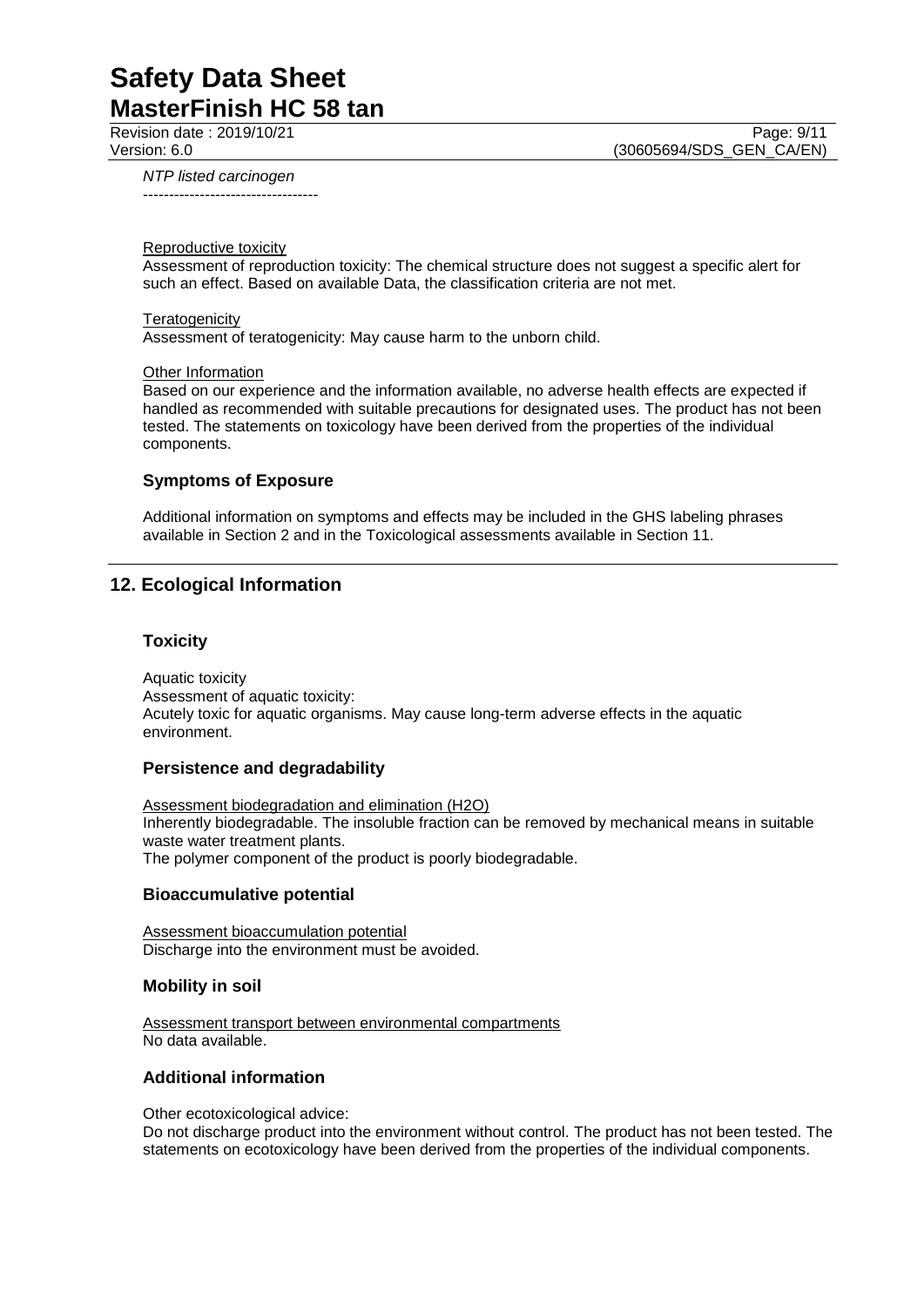Revision date : 2019/10/21 Page: 10/11<br>Version: 6.0 (30605694/SDS GEN CA/EN)

# **13. Disposal considerations**

### **Waste disposal of substance:**

Dispose of in accordance with national, state and local regulations. Residues should be disposed of in the same manner as the substance/product. Do not discharge into drains/surface waters/groundwater.

#### **Container disposal:**

Contaminated packaging should be emptied as far as possible; then it can be passed on for recycling after being thoroughly cleaned.

# **14. Transport Information**

| <b>Land transport</b><br>TDG |                         |
|------------------------------|-------------------------|
| Hazard class:                | 3                       |
| Packing group:               | $\mathbf{I}$            |
| ID number:                   | <b>UN 1139</b>          |
| Hazard label:                | 3                       |
| Proper shipping name:        | <b>COATING SOLUTION</b> |
| Sea transport<br>IMDG        |                         |
| Hazard class:                | 3                       |
| Packing group:               | Ш                       |
| ID number:                   | <b>UN 1139</b>          |
| Hazard label:                | 3                       |
| Marine pollutant:            | NΟ                      |
| Proper shipping name:        | <b>COATING SOLUTION</b> |
| Air transport<br>IATA/ICAO   |                         |
| Hazard class:                | 3                       |
| Packing group:               | Ш                       |
| ID number:                   | <b>UN 1139</b>          |
| Hazard label:                | 3                       |
| Proper shipping name:        | <b>COATING SOLUTION</b> |

# **15. Regulatory Information**

### **Federal Regulations**

**Registration status:** Chemical DSL, CA released / listed

#### **NFPA Hazard codes:**

Health: 2 Fire: 3 Reactivity: 0 Special: